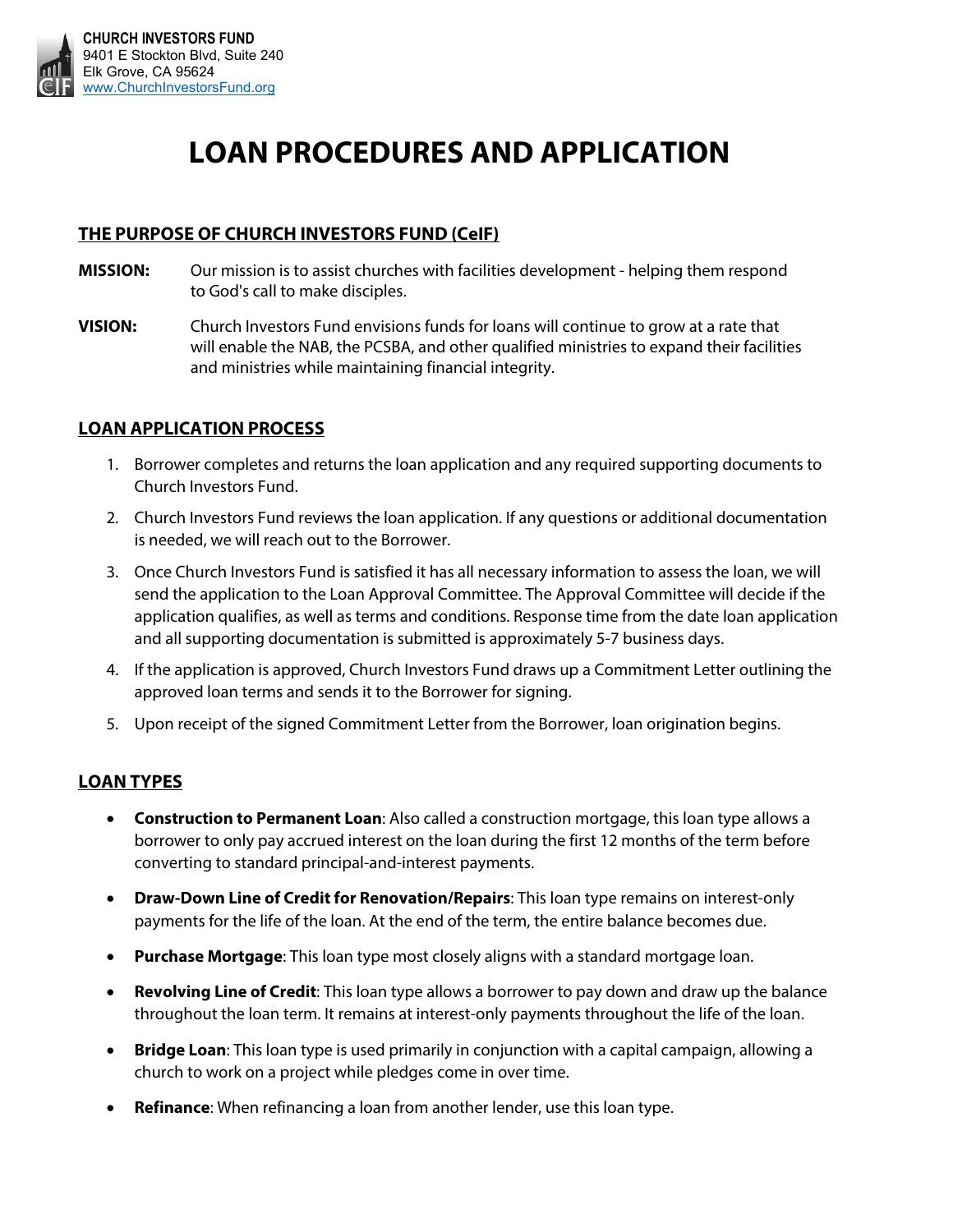# **APPLICATION REQUIREMENTS CHECKLIST**

Please use the below checklist to assist in collecting all required documents for this loan application. The application will not be complete until all items, including this checklist, have been received or an explanation has been provided for their absence on the blank lines provided below.

# **ALL APPLICATIONS REQUIRE:**

| Fully completed and signed Loan Application                                                                                                                                                                                                     |
|-------------------------------------------------------------------------------------------------------------------------------------------------------------------------------------------------------------------------------------------------|
| Four years of financial statements (last full three years & year to date), including<br>cash on hand<br>income & expenses<br>assets & liabilities                                                                                               |
| Articles of Incorporation & Church Bylaws                                                                                                                                                                                                       |
| <b>Statement of Faith</b>                                                                                                                                                                                                                       |
| A statement from the pastor or elders describing<br>the exact financing needs<br>the ministry's goals & mission statement<br>requested time frame for the loan<br>description of how the congregation was informed of and agreed to the project |
| Proof of incorporation with the State or Province                                                                                                                                                                                               |
| <b>FOR STRAIGHT PURCHASE MORTGAGES INCLUDE:</b>                                                                                                                                                                                                 |
| The signed Purchase Agreement                                                                                                                                                                                                                   |
| <b>FOR CONSTRUCTION PROJECTS WITH OR WITHOUT A PURCHASE INCLUDE:</b>                                                                                                                                                                            |
| A detailed construction budget for the proposed project; plot plan if applicable                                                                                                                                                                |
| Description of any construction project expenses to date                                                                                                                                                                                        |
| Proof of permission to build from the city if required                                                                                                                                                                                          |
| Explanation of any zoning issues                                                                                                                                                                                                                |
| <b>FOR REFINANCES INCLUDE:</b>                                                                                                                                                                                                                  |
| The most recent appraisal of the building used as collateral                                                                                                                                                                                    |
| The original loan amount & current balance                                                                                                                                                                                                      |
| A payoff statement from the current lender<br><u> 1989 - Johann Stein, mars an deus Amerikaansk kommunister (* 1950)</u>                                                                                                                        |
|                                                                                                                                                                                                                                                 |

If applying for a loan that combines several categories, please include all items for both types of loan (e.g. a purchase and construction project).

**Please return this checklist along with the completed and signed Loan Application.**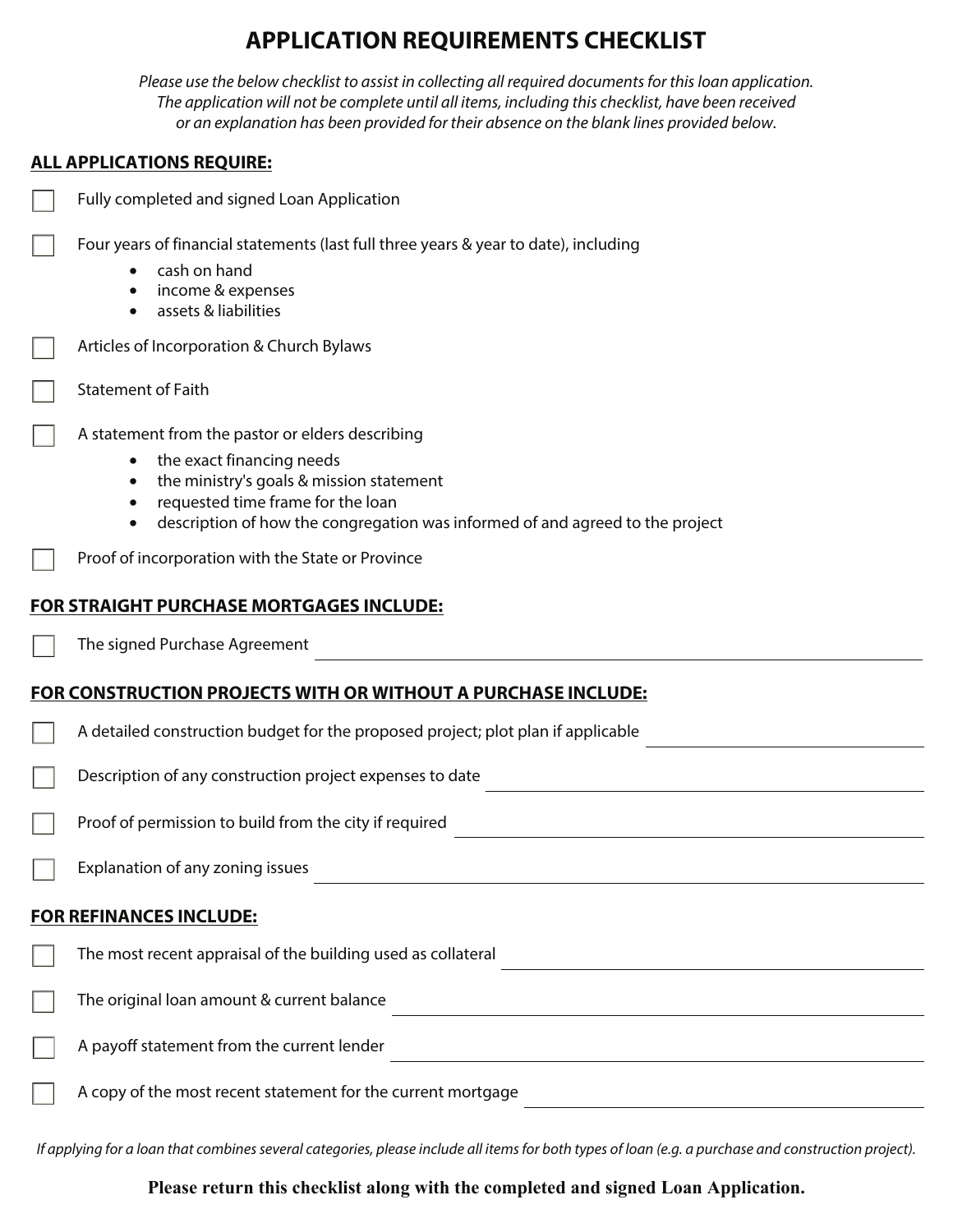

**CHURCH INVESTORS FUND**  9401 E Stockton Blvd, Suite 240 Elk Grove, CA 95624 www.ChurchInvestorsFund.org

# **LOAN APPLICATION**

Today's Date

### **1) CONTACT INFORMATION:**

| Name of Church (use exact corporate name)                                                                              |                                            |                                          | Fed ID/Tax ID              |                                 |
|------------------------------------------------------------------------------------------------------------------------|--------------------------------------------|------------------------------------------|----------------------------|---------------------------------|
| Legal Address                                                                                                          |                                            |                                          |                            |                                 |
|                                                                                                                        |                                            |                                          |                            |                                 |
| City                                                                                                                   | State/Province                             | Zip/Postal Code                          | County/Municipality        |                                 |
| <b>Mailing Address</b>                                                                                                 |                                            |                                          |                            |                                 |
|                                                                                                                        |                                            |                                          |                            |                                 |
| City                                                                                                                   | State/Province                             | Zip/Postal Code                          | County/Municipality        |                                 |
|                                                                                                                        |                                            |                                          | Check here if incorporated |                                 |
| Date Church was Established                                                                                            | Date Accepted as Church within Association |                                          |                            | Date Incorporated               |
| Senior Pastor                                                                                                          | Beginning Service Date (year/month)        |                                          | E-Mail                     |                                 |
| Person to Contact Regarding Loan:                                                                                      | Phone                                      |                                          | E-Mail                     |                                 |
| 2) FINANCING REQUEST:<br>Construction to<br>Draw Down Line<br>of Credit for<br>Permanent<br>Renovation/Repairs<br>Loan | Straight<br>Purchase                       | Line of Credit                           | Revolving Draw Down        | <b>Bridge Loan</b><br>Refinance |
| <b>Estimated Total Project Costs</b>                                                                                   | <b>Total Funding Requested</b>             |                                          | Date Needed                |                                 |
| <b>Collateral Address</b>                                                                                              |                                            |                                          |                            |                                 |
| City                                                                                                                   | State/Province                             | Zip/Postal Code                          | County/Municipality        |                                 |
| Purpose of Loan:                                                                                                       |                                            |                                          |                            |                                 |
|                                                                                                                        |                                            | (Short Description of financing purpose) |                            |                                 |
|                                                                                                                        |                                            |                                          |                            |                                 |
| <b>ACRES</b>                                                                                                           | <b>SQUARE FEET</b>                         |                                          | <b>SQUARE FEET</b>         |                                 |

- A separate statement from the ministry's leadership must accompany this application. Please include the following information:
	- Ɣ Outline the financing needs as reflected in this loan application -- what the funds will be used for, and why.
	- Ɣ Outline the methods and means of communication that you have used to inform the members of your congregation about this potential project.
	- Ɣ Goals of this ministry.
	- The expected time line for this project.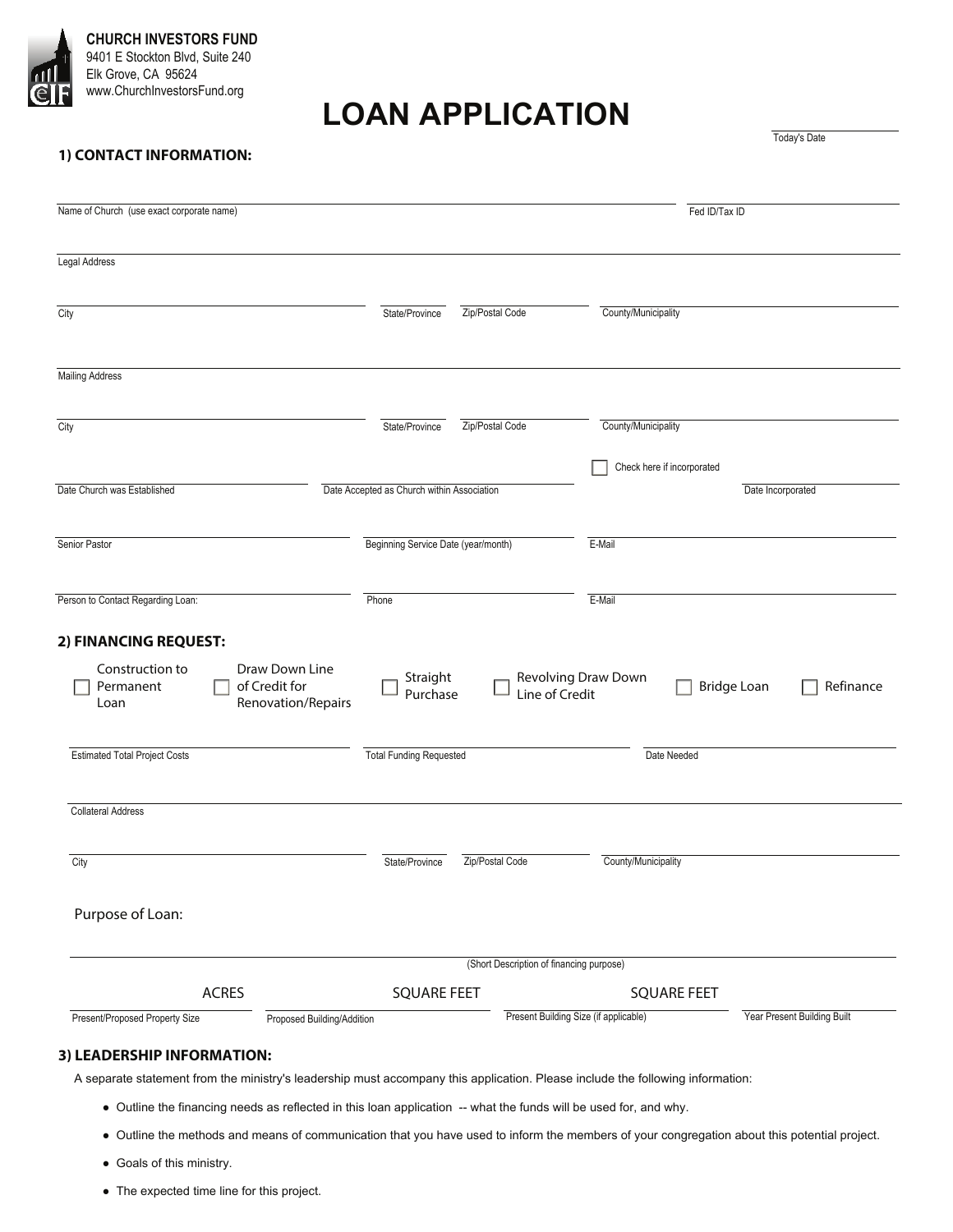#### **4) FINANCIAL INFORMATION:**

Church Investors Fund requires the submission of a total of 4 years of financial statements (complete statements for the previous 3 years, plus current year-to-date). These statements, at a minimum, must include the following information:

- Ɣ All regular, non-designated offering income; capital campaign income; designated giving; any other income
- Ɣ TOTAL year-to-date expenses; compensation expenses, including any benefits and housing allowances; total rent payments and/or debt service expenses; all capital expenditures; ministry expenses

All statements must be completed through the last day of the month.

Please provide current information on any of the following ministry accounts that are active.

|                                 | <b>Name of Financial Institution</b> | <b>Current Balance</b> |
|---------------------------------|--------------------------------------|------------------------|
| Unrestricted Operating Funds    |                                      |                        |
| Building/Capital Campaign Funds |                                      |                        |
| Investments/Other               |                                      |                        |

#### **5) BANK INFORMATION:**

| a)      | Bank                                                                    | <b>Contact Name</b>                | Phone                   |                 |
|---------|-------------------------------------------------------------------------|------------------------------------|-------------------------|-----------------|
|         | Address                                                                 | City                               | State/Prov.             | Zip/Postal Code |
|         | Loan or Account Number                                                  | <b>Current Outstanding Balance</b> | Monthly Payment         |                 |
|         | Loan Maturity Date                                                      | Checking Balance                   |                         |                 |
|         |                                                                         |                                    |                         |                 |
|         | b) How many family units give more than 3% of total church income each? |                                    |                         |                 |
|         | 6) INSURANCE INFORMATION:                                               |                                    | Coverage                | Amount          |
|         | <b>Insurance Carrier</b>                                                | Agent Name                         | <b>Public Liability</b> | \$              |
| Address |                                                                         | City                               | Property and Casualty   | \$              |

Prior to funding, Church Investors Fund must be named as mortgagee/loss payee on your ministry's insurance coverage and we must receive a proof of insurance statement from your carrier within 10 days after closing the loan.

#### **7) MINISTRY INFORMATION:**

If the space provided is not adequate for your response, please attach a separate sheet of paper titled MINISTRY INFORMATION CONTINUED, and restate the question before supplying your answer. If the question does not apply, simply respond "N/A". Please answer all questions.

| 1) How is your church meeting? | $\vert$ In person | $\overline{\phantom{a}}$ Online | $\Box$ Combination |
|--------------------------------|-------------------|---------------------------------|--------------------|
|--------------------------------|-------------------|---------------------------------|--------------------|

2) Does your ministry have any para-church income, such as pre-school or other class, renting the facilities on a regular basis? If yes, please explain.  $\sqsupset$  Yes  $\qquad \sqcap$  No

| 3) Does your ministry have investment income? If yes, please explain.                                            | l Yes | - No |     |    |  |
|------------------------------------------------------------------------------------------------------------------|-------|------|-----|----|--|
|                                                                                                                  |       |      |     |    |  |
| 4) Have there been any unusual nonrecurring income or expense items in the past 2 years? If yes, please explain. |       |      | Yes | No |  |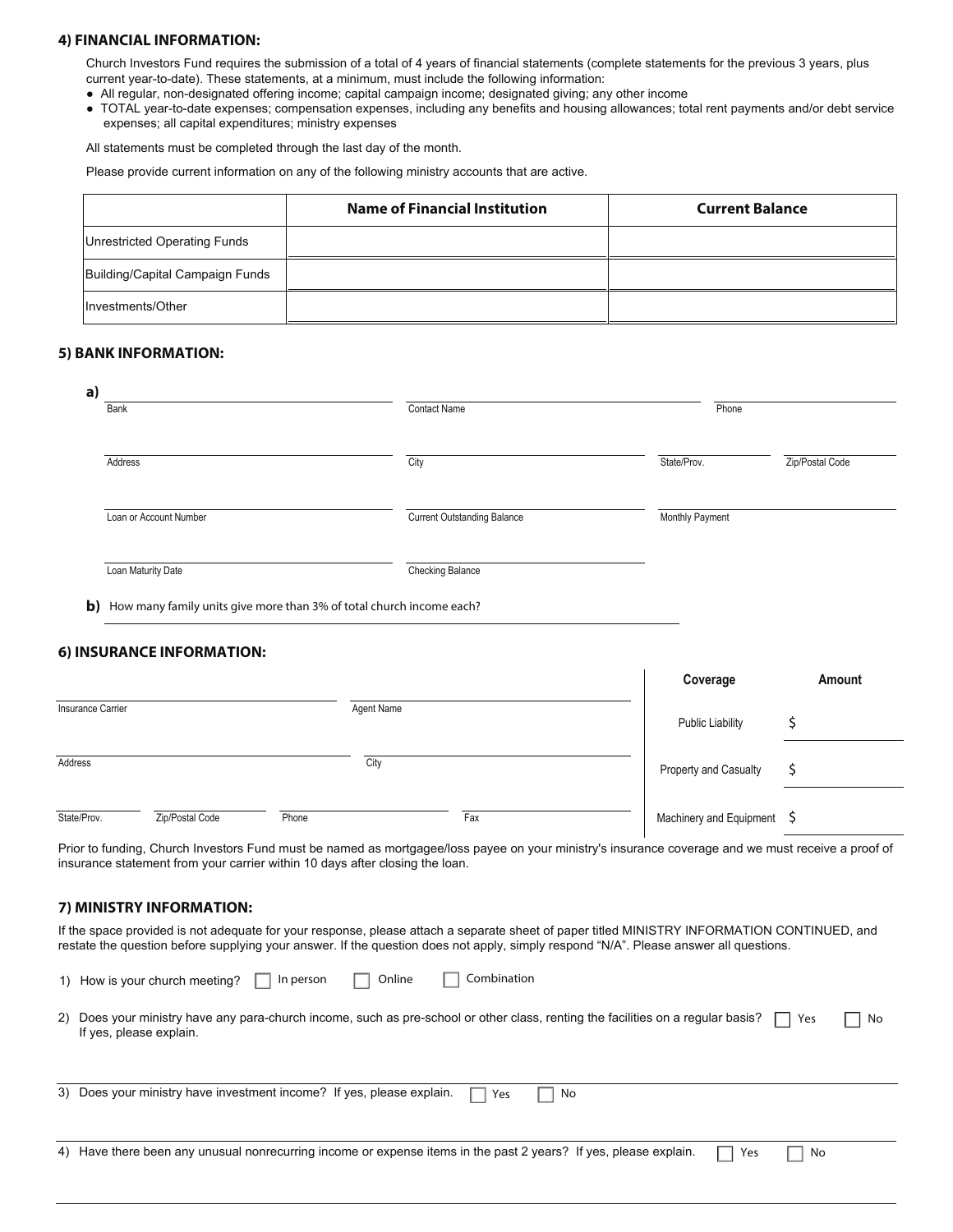#### **8) FUND-RAISING PROGRAM:**

| Is there, or will there be, a fund-raising program in conjunction with this project?<br>If yes, please complete the following. | $\Box$ Yes $\Box$ No |  |
|--------------------------------------------------------------------------------------------------------------------------------|----------------------|--|
|                                                                                                                                |                      |  |

Beginning Date Ending Date Ending Date Ending Date TOTAL Commitment Received Pledge Dollars Actually Received to Date

#### **9) ATTENDANCE AND MEMBERSHIP:**

**Provide previous 4-year average a.m. quarterly attendance and yearly membership.**

|                   | YEAR: | <b>YEAR:</b> | <b>YEAR:</b> | <b>YEAR:</b> | <b>CURRENT YEAR</b> |
|-------------------|-------|--------------|--------------|--------------|---------------------|
| Quarter 1         |       |              |              |              |                     |
| Quarter 2         |       |              |              |              |                     |
| Quarter 3         |       |              |              |              |                     |
| Quarter 4         |       |              |              |              |                     |
| <b>MEMBERSHIP</b> |       |              |              |              |                     |

#### **10) ACKNOWLEDGEMENTS:**

If any of the representations made in this application and the attached financial statements prove to be untrue, that cause material change in financial condition as given in said documents, then all of the obligations made by Church Investors Fund may immediately become due and payable without demand or notice. We hereby certify that all statements are true and correct and provide an accurate representation of the complete financial status of the ministry to the best of our knowledge.

#### **This application must be signed by a minimum of 2 persons authorized to sign legal documents.**

| <b>Printed Name</b>                   |                                                 | Date            |         | <b>Printed Name</b> |                                     |                |                      | Date            |      |
|---------------------------------------|-------------------------------------------------|-----------------|---------|---------------------|-------------------------------------|----------------|----------------------|-----------------|------|
| Title                                 | E-Mail Address                                  |                 |         | Title               |                                     | E-Mail Address |                      |                 |      |
| Address                               |                                                 |                 |         | Address             |                                     |                |                      |                 |      |
| City                                  | State/Prov.                                     | Zip/Postal Code |         | City                |                                     | State/Prov.    |                      | Zip/Postal Code |      |
| Daytime Phone                         | Evening Phone                                   |                 |         | Daytime Phone       |                                     |                | Evening Phone        |                 |      |
| X<br>Signature                        |                                                 |                 |         | χ<br>Signature      |                                     |                |                      |                 |      |
| Authorized Signor for the Ministry?   | П<br>Yes                                        | No              |         |                     | Authorized Signor for the Ministry? |                | $\Box$<br>Yes        | No              |      |
| 11) PROPERTY INFORMATION:             |                                                 |                 |         |                     |                                     |                |                      |                 |      |
|                                       | Which public utilities connect to the property? | Electricity     | Water   | Gas<br>П            | Telephone<br>$\mathbf{I}$           | П              | Sanitary/Storm Sewer |                 | None |
|                                       | Does the zoning permit the intended use?        | Yes             | No<br>H |                     |                                     |                |                      |                 |      |
| Is a conditional use permit required? |                                                 | Yes             | No      |                     |                                     |                |                      |                 |      |
| Has the church voted on this project? |                                                 | Yes             | No<br>٠ |                     |                                     |                |                      |                 |      |

# **Please complete either Section 12, 13, 14 or 15, based upon the type of loan(s) you are requesting.**

**12) CONSTRUCTION:** (complete Section 12 if applying for a Construction Loan or a Line of Credit for renovations or repairs)

Note: Construction loans start as a Draw Down Line of Credit and then convert to Principal and Interest (P&I) upon completion of construction.